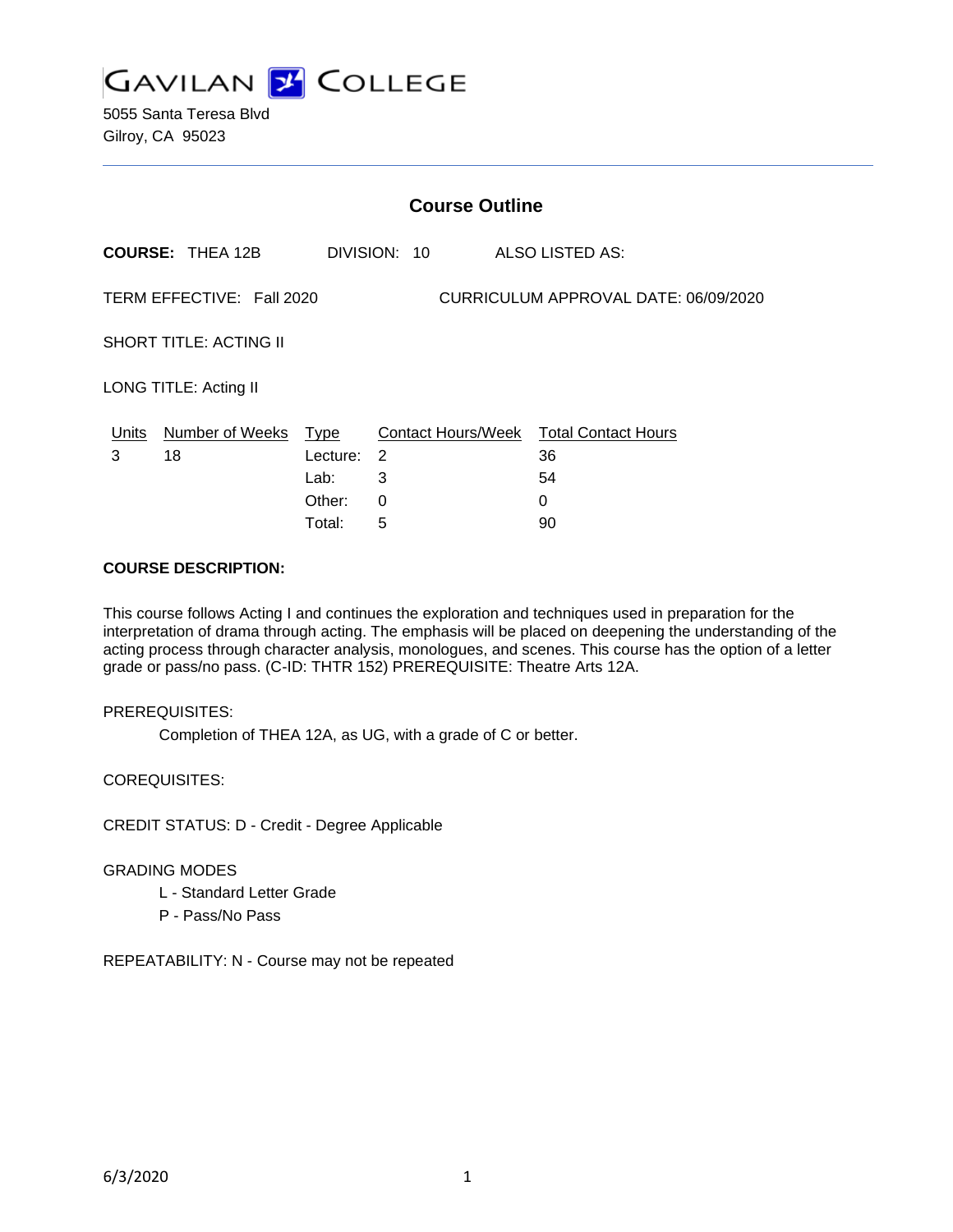SCHEDULE TYPES:

- 02 Lecture and/or discussion
- 03 Lecture/Laboratory
- 04 Laboratory/Studio/Activity
- 047 Laboratory LEH 0.7
- 05 Hybrid
- 71 Dist. Ed Internet Simultaneous
- 72 Dist. Ed Internet Delayed
- 73 Dist. Ed Internet Delayed LAB
- 737 Dist. Ed Internet LAB-LEH 0.7

# **STUDENT LEARNING OUTCOMES:**

1. Model an intermediate understanding of the various techniques of acting in performance, leading class evaluations of play texts and performances.

Measure of assessment: Performance/Presentation

Year assessed, or planned year of assessment: 2017

2. Model Intermediate ability to create a character using textual analysis, an critique character performances in live productions.

Measure of assessment: Journal/Essay

# **CONTENT, STUDENT PERFORMANCE OBJECTIVES, OUT-OF-CLASS ASSIGNMENTS**

Curriculum Approval Date: 06/09/2020

1. (16 Hours) Application of theories and methods of acting. Model and demonstrate several different theories/methods of acting.

Assignment: Journal

entry: Discuss the different methods and theories introduced in 12a. Which have been most effective as an actor/performer

Objective: Self reflection and evaluation as a means for self evaluation.

2.

(16 hours) Intermediate Craft and methods for performance. Model intermediate development of Human Expression through drama and acting as a craft. Develop Intermediate tools and skills for actor

Assignment: Model intermediate acting/directing skills by serving as acting coach to beginning (12a) student scene.

Objectives: Evaluate classroom acting performances and model effective use of

actors tools (craft)

3.(16 Hours) Intermediate Textual analysis for creating a role. Model and facilitate effective textual analysis for creating a role at the intermediate level.

Assignment: 1)

Character autobiography, 2) Journal entry specifying all the given circumstances of the character from the play text.

Objective: Model effective textual analysis at the intermediate level for performance.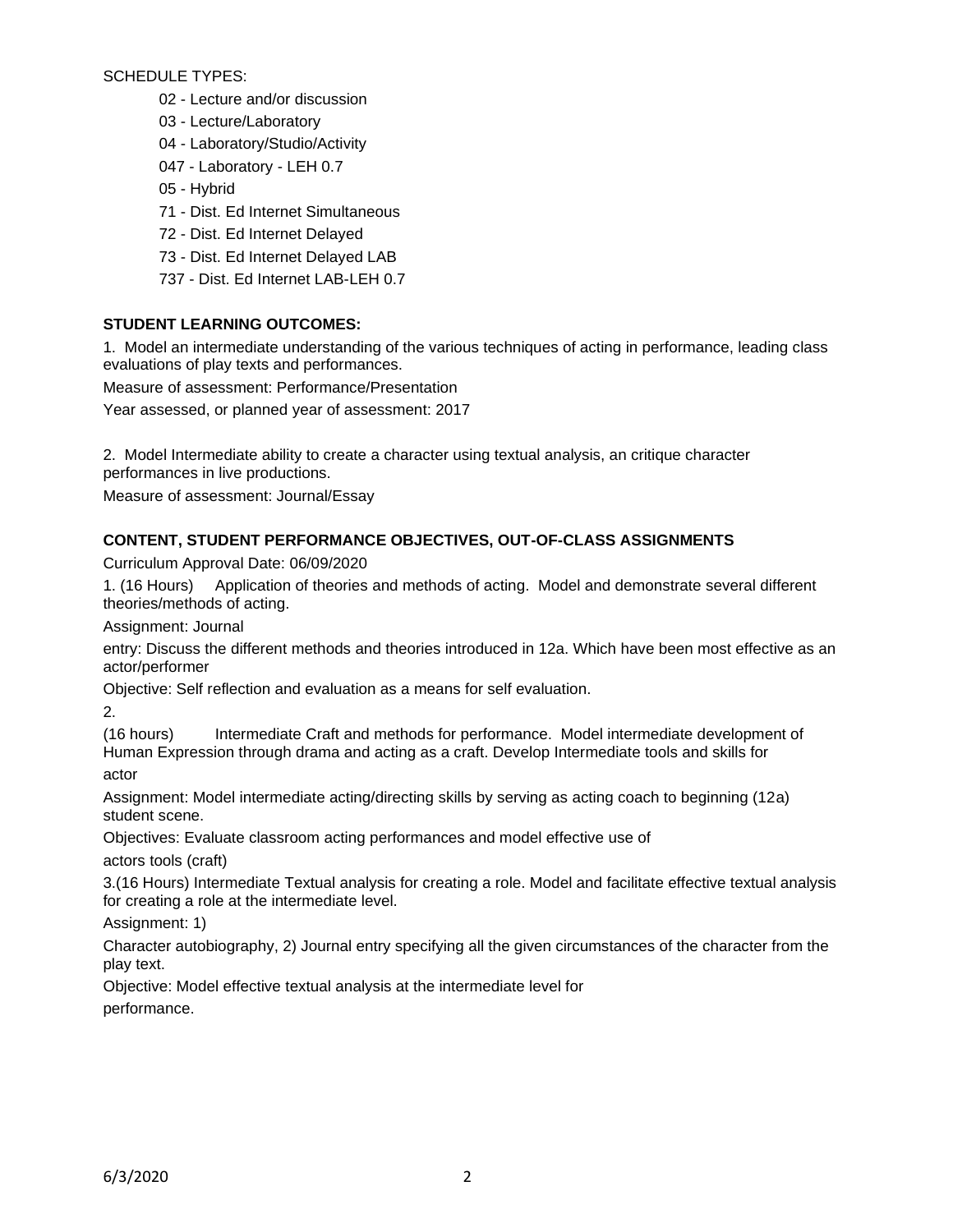4. (16 Hours) Intermediate approaches to creating the physical life of a character. Model Creative Physical Expression: Non-verbal communication: Pantomime vs. Mime; Stage

business-secondary activity and concentration. Model the power of visual communications created by an expressive body.

Read assigned chapters.

Assignment & Goal: Model and facilitate believable

physical expression in creating a character for the stage. Evaluate expressive and specific moments as it relates to a character's actions and performance.

5.(12 Hours)Intermediate application of

theatre terminology and vocabulary. Partner & Ensemble Presentations: Intermediate level Scene work; staging a scene for performance & evaluation. Assignment: Journal: The rehearsal process Write a

character and scene analysis for the role.

Assignment: Design & create a location of the scene Rehearse with a partner. Identify objectives, need and relationships. Demonstrate and display discipline

and commitment to a partner in preparing scene work. Use and explain principles of dramatic structure in terms of plot, theme, character, dramatic action and environment in the scene. Write background information on the play.

Objectives: Use the body, mind and voice as instruments of dramatic expression. Identify and communicate character objectives. Use relaxation and concentration skills to

present a scene to an audience.

6.(12 hours) Attendance of a live performance.

Assignment: Attend outside performance and write intermediate level critique of acting and production values.

**Objective** 

: Articulate artistic and professional level critiques of a professional production.

#### **METHODS OF INSTRUCTION:**

Lectures and discussion with emphasis on stage activities, exercises, scene study and performance. The use of television cameras and acting in front of the camera will be introduced.

### **OUT OF CLASS ASSIGNMENTS:**

Required Outside Hours: 72 Assignment Description: Students will read and study required texts (40 hours) Students will journal reactions to class exercises and projects (10 hours) Students will attend live performance and write a play critique (6 hours) Students will rehearse class scenes and performance projects (16)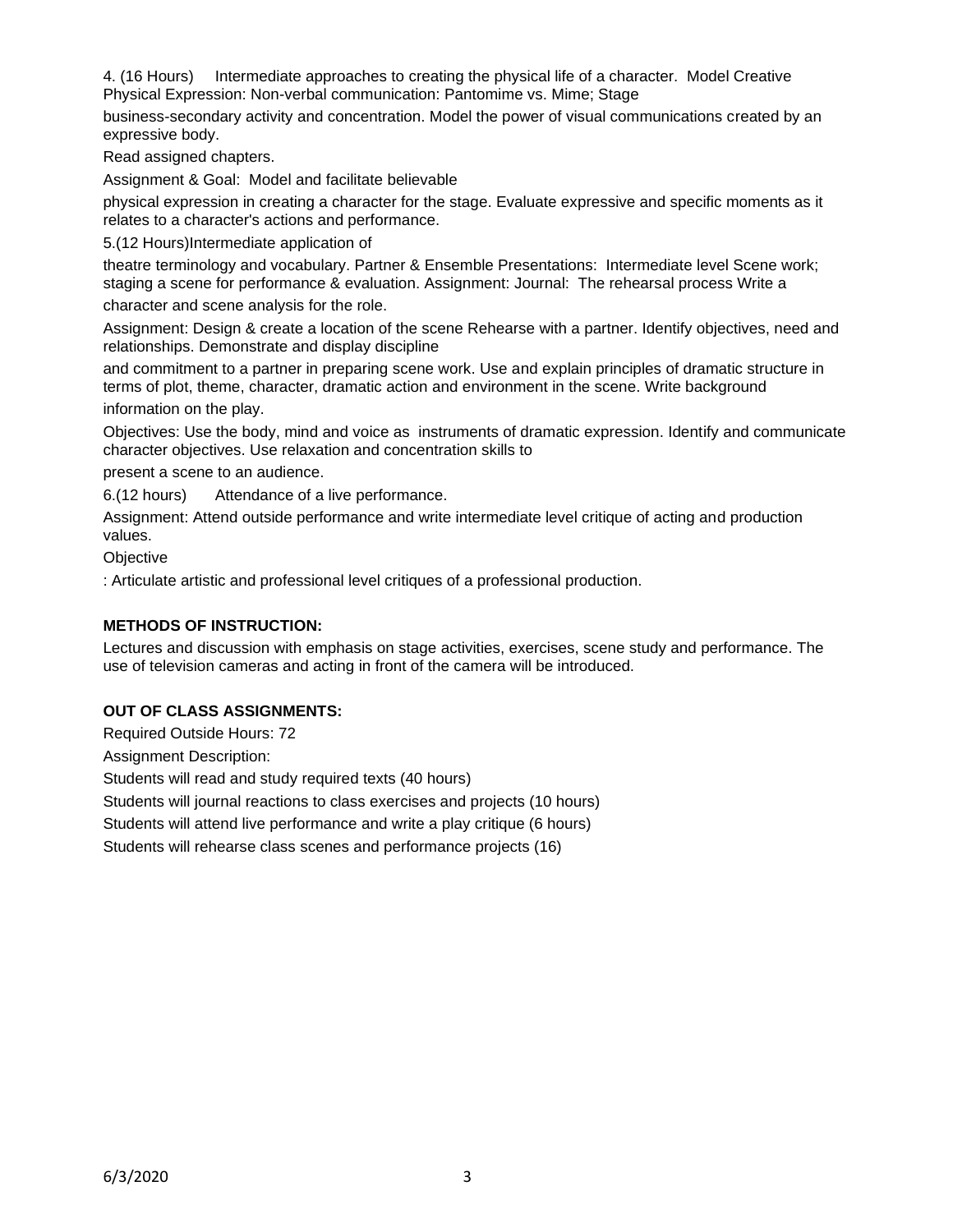# **METHODS OF EVALUATION:**

Writing assignments Percent of total grade: 30.00 % Percent range of total grade: 30 % to 40 % Written Homework Term or Other Papers Other: Journals & **Critiques** Problem-solving assignments Percent of total grade: 10.00 % Percent range of total grade: 10 % to 15 % Other: Class Projects Skill demonstrations Percent of total grade: 35.00 % Percent range of total grade: 35 % to 40 % Class Performance/s Performance Exams Objective examinations Percent of total grade: 5.00 % Percent range of total grade: 5 % to 20 % Completion Other: Short answer and essay

# **REPRESENTATIVE TEXTBOOKS:**

Required Representative Textbooks

Verified by:JHL. Required: Cohen, Robert, Acting One, Mcgraw, 2015, or other appropriate college level text..